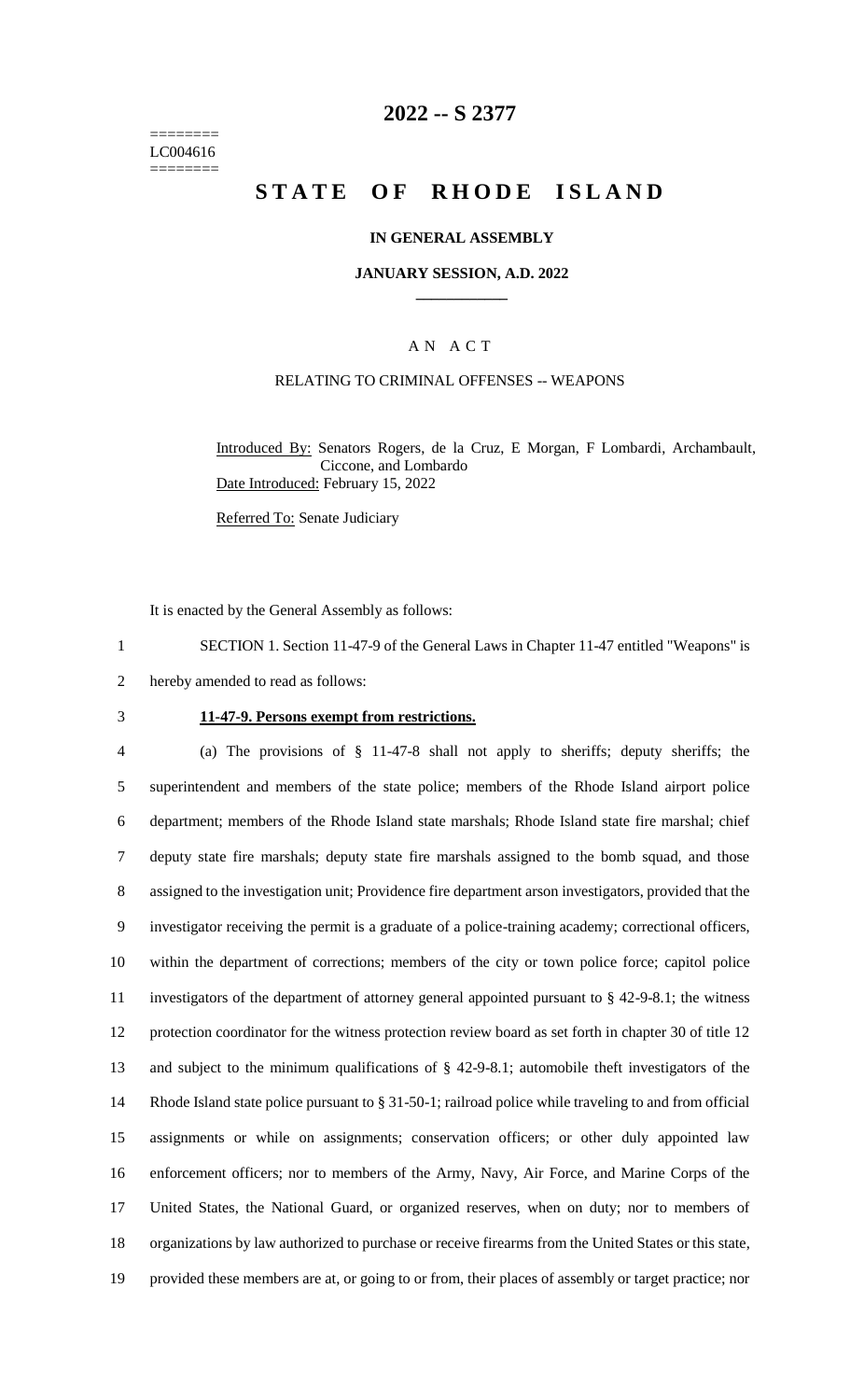to officers or employees of the United States authorized by law to carry a concealed firearm; nor to any civilian guard or criminal investigator carrying sidearms or a concealed firearm in the performance of his or her official duties under the authority of the commanding officer of the military establishment in the state of Rhode Island where he or she is employed by the United States; nor to any civilian guard carrying sidearms or a concealed firearm in the performance of his or her official duties under the authority of the adjutant general where he or she is employed guarding a national guard facility, provided, that the commanding officer of the military establishment shall have on file with the attorney general of this state a list of the names and addresses of all civilian guards and criminal investigators so authorized; nor to duly authorized military organizations when on duty; nor to members when at, or going to or from, their customary places of assembly; nor to any individual employed in the capacity of warden, associate warden, major, captain, lieutenant, sergeant, correctional officer or investigator at any project owned or operated by a municipal detention facility corporation, including the Donald W. Wyatt Detention Facility; nor to the regular and/or ordinary transportation of pistols or revolvers as merchandise; nor to any person while transporting a pistol, or revolvers, unloaded from the place of purchase to their residence; or place of business, from their residence to their place of business or from their place of business to their residence, or to a federal firearms licensee for the purpose of sale, to or from a bona fide gunsmith, or firearms repair facility, to any police station or other location designated as a site of a bona fide "gun buy-back" program, but only if said pistol or revolver is unloaded and any ammunition for said pistol or revolver is not readily or directly accessible from the passenger compartment of such vehicle while transporting same and further provided, that in 22 the case of a vehicle without a compartment separate from the passenger compartment, the firearm or the ammunition shall be stored in a locked container.

 (b) Persons exempted by the provisions of this section from the provisions of § 11-47-8 shall have the right to carry concealed firearms everywhere within this state; provided, that this shall not be construed as giving the right to carry concealed firearms to a person transporting firearms as merchandise or as household or business goods.

28 (c) The attorney general shall have the authority to enter into agreements or otherwise 29 formally approve reciprocal recognition with other states that require an agreement to be in place before that state will recognize a Rhode Island attorney general and a city or town police department concealed handgun permit as valid. (d) The state of Rhode Island shall recognize and honor a concealed handgun or concealed

weapon permit or license issued by any other state or county, provided:

(1) The permit or license holder is a non-resident who is twenty-one (21) years of age or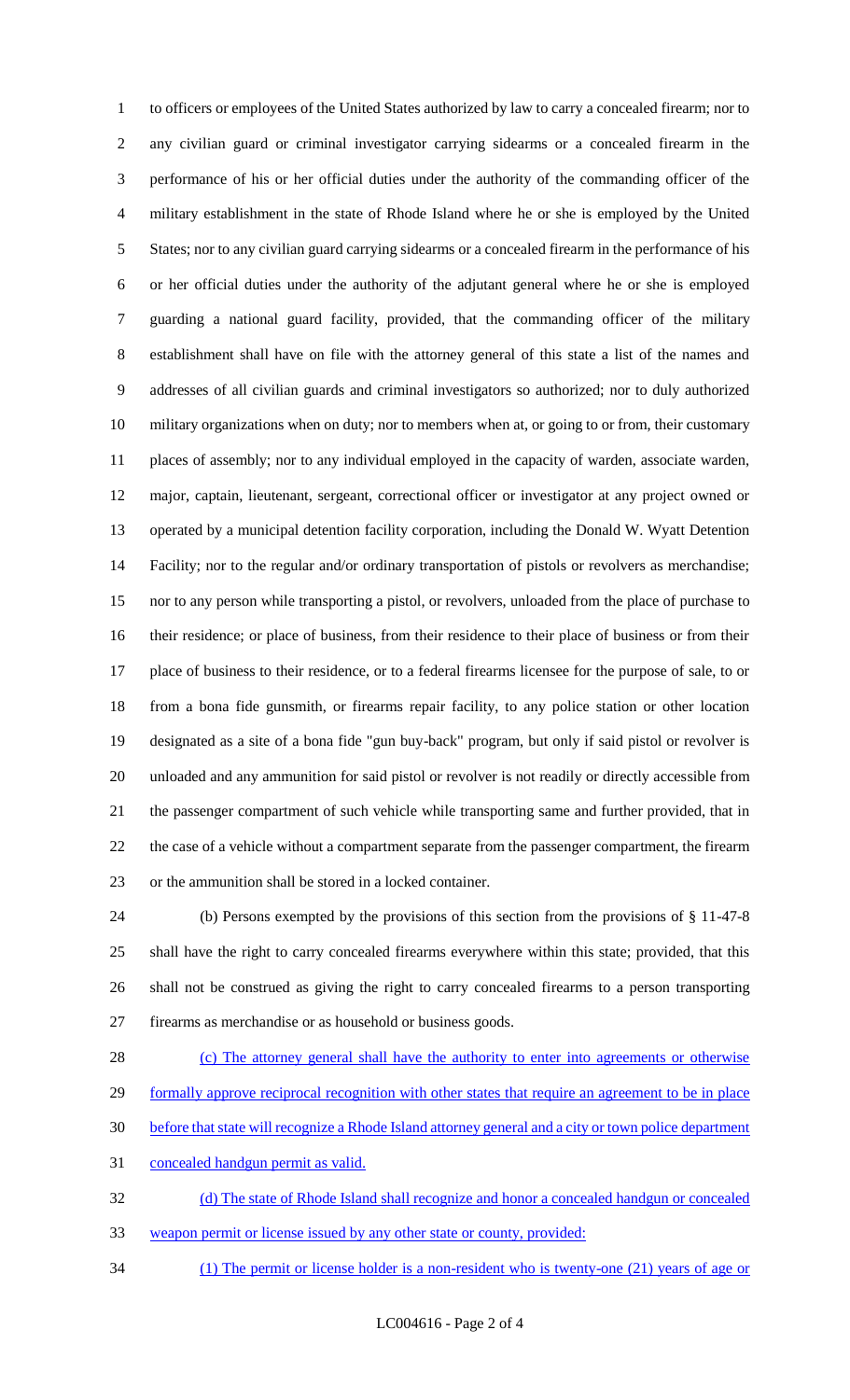1 older;

| $\overline{2}$ | (2) The reciprocal state or county provides the means for instantaneous verification of the         |
|----------------|-----------------------------------------------------------------------------------------------------|
| 3              | validity of all such permits or licenses issued within that state or county, accessible twenty-four |
| 4              | $(24)$ hours a day;                                                                                 |
| 5              | (3) The permit or license holder has in their possession the concealed handgun or concealed         |
| 6              | weapon permit or license along with a photo identification issued by a state or government agency   |
| 7              | and presents for verification the permit or license and identification upon demand by a law         |
| 8              | enforcement officer; and                                                                            |
| 9              | (4) The permit or license holder is subject to the same laws and restrictions with respect to       |
| 10             | carrying a concealed weapon or concealed firearm as a resident of Rhode Island, who is so licensed. |
| 11             | (e) The state of Rhode Island shall recognize an official government issued law                     |
| 12             | enforcement identification card issued to an active-duty law enforcement officer from any other     |
| 13             | state or county. These individuals shall be exempted from the provisions of $\S 11-47-8$ and shall  |
| 14             | have the right to carry a concealed firearm everywhere within the state.                            |
| 15             | SECTION 2. This act shall take effect upon passage.                                                 |

 $=$ LC004616  $\begin{minipage}{0.9\linewidth} \begin{tabular}{l} \hline \textbf{m} & \textbf{m} \\ \hline \textbf{m} & \textbf{m} \\ \hline \textbf{m} & \textbf{m} \\ \hline \textbf{m} & \textbf{m} \\ \hline \textbf{m} & \textbf{m} \\ \hline \textbf{m} & \textbf{m} \\ \hline \textbf{m} & \textbf{m} \\ \hline \textbf{m} & \textbf{m} \\ \hline \textbf{m} & \textbf{m} \\ \hline \textbf{m} & \textbf{m} \\ \hline \textbf{m} & \textbf{m} \\ \hline \textbf{m} & \text$